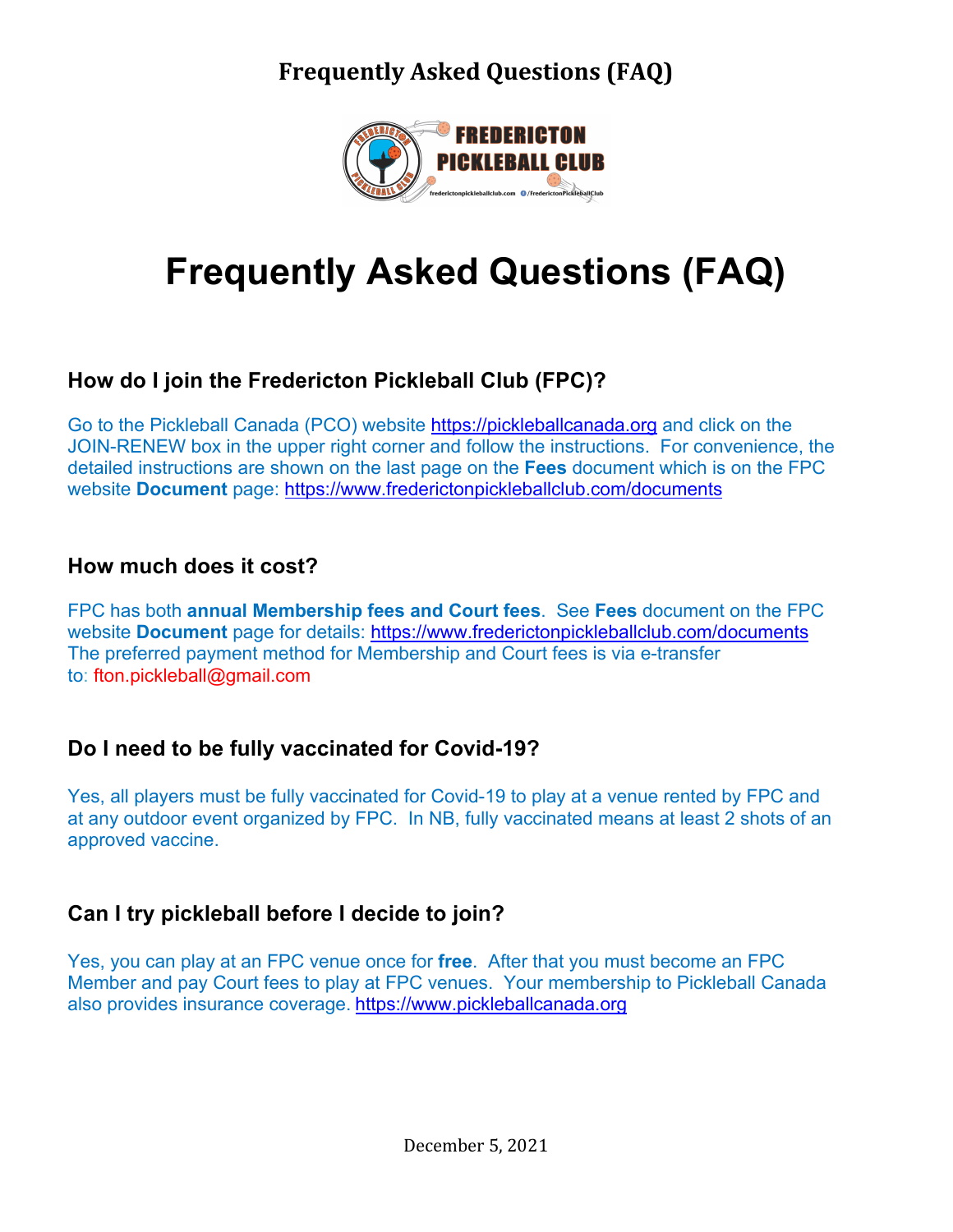#### **How often are 'Introduction to Pickleball' sessions held?**

FPC offers free '**Introduction to Pickleball'** sessions once a month. Check the times and locations that are posted on the Events page on the FPC website: https://www.frederictonpickleballclub.com/events During the COVID pandemic, FPC may not provide 'Introductions to Pickleball' sessions.

#### **Can I play if I don't join the club?**

Yes, but not at FPC venues. You must be an FPC Member and pay Court fees to play at venues rented by FPC.

#### **Who, when and how do I pay?**

Every player must **pay before you play.** The annual membership fee is paid on-line through Pickleball Canada. See section 1 of this document. Court fees are paid via e-transfers to **fton.pickleball@gmail.com** If you don't use e-transfer then you can pay by cheque, payable to 'The Fredericton Pickleball Club'. Contact the FPC Treasurer, Richard Doucet, if you have any questions.

#### **Are there parking fees?**

Only the UNB Currie Center charges for parking. A parking pass, which costs \$10 for one month or \$30 for 4 months, plus HST, can be purchased at the Currie Center lower-level entrance reception.

#### **Do I need to buy my own paddle and pickleballs?**

Not right away. FPC provides balls at FPC venues and events and has a few Demo paddles for use at an FPC play session. We do not loan out these paddles.

#### **How much does a paddle cost?**

Approximately \$100 - \$200 for a decent paddle.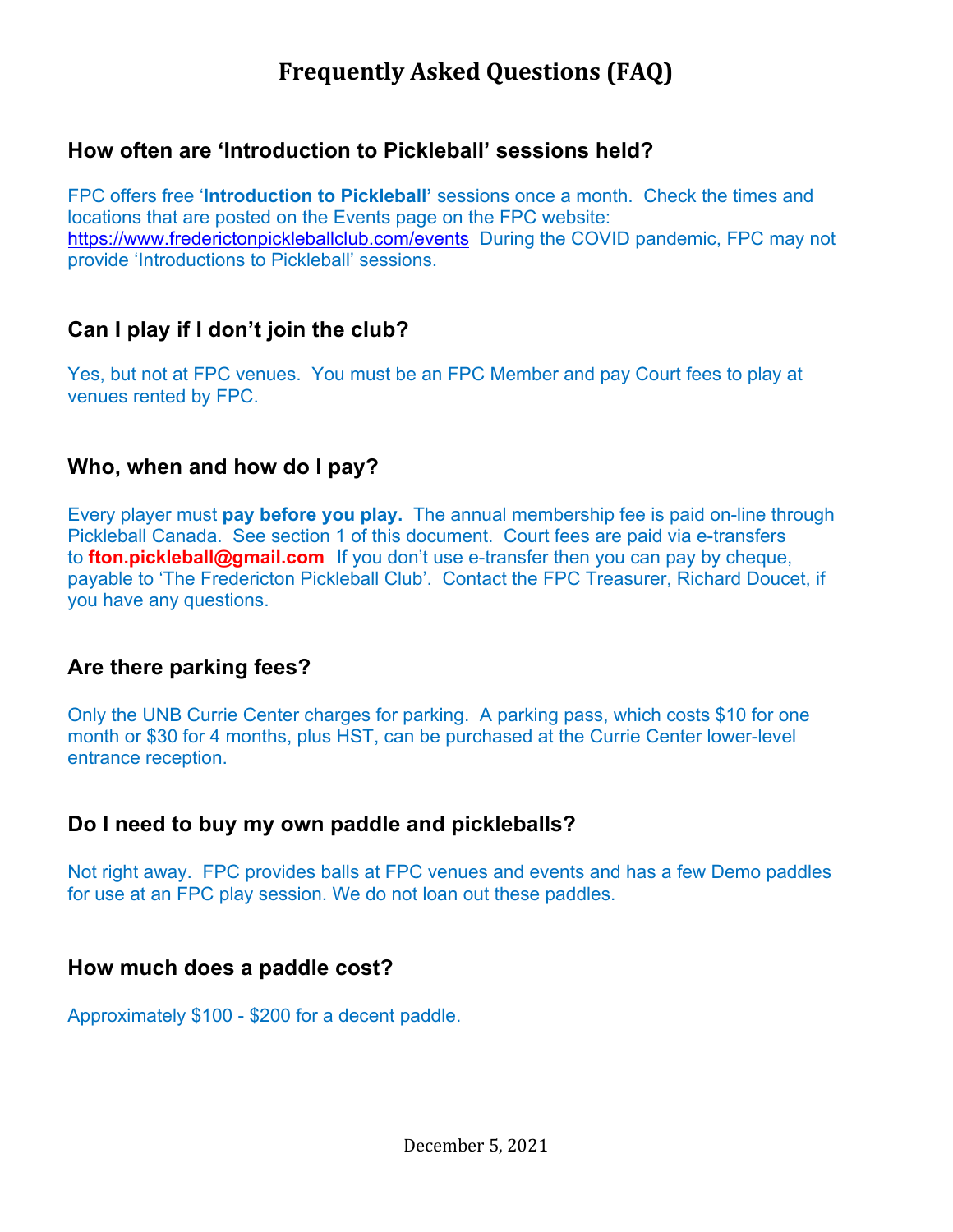#### **What type of paddle should I buy?**

This is a personal choice but FPC does not recommend a wooden paddle. Try the FPC or YMCA paddles, borrow or purchase one (on-trial) before you commit. Paddles differ by weight, shape, grip size and performance. A lot of players upgrade their paddle as they become more experienced.

#### **Where can I buy a paddle and balls?**

There are many options. In Fredericton, you can buy paddles at Cleves, McTavish for Sports, and Canadian Tire. You can also order on-line from many manufacturers. FPC recommends that you try various demo paddles before you buy one. Demo paddles are available for you to try. This 'try before you buy' practice is a great opportunity for you to find a paddle you like before you purchase one.

#### **Where and when can I play?**

See FPC website for play Calendar and play Locations: https://www.frederictonpickleballclub.com/play-calendar

#### **October - May**

FPC indoor play will be at various indoor FPC rented venues which may include Journey Wesleyan Church, Marysville Baptist Church, UNB Currie Center, New Maryland Elementary School, Nashwaaksis Field House, Fredericton High School, Gibson-Neil School, Devon Middle School and Connaught Street School.

#### **June - September**

We also play outdoors at Queen's Square, but this is a public facility so FPC does not control who can play, therefore, play times are only suggestions. FPC also plays at the Nasis tennis courts by the Nasis Middle School as they are lined for 8 pickleball courts, but you need your own portable nets and balls. Four dedicated outdoor pickleball across the road from the Nasis tennis courts will be available in the summer of 2022. FPC also plays at the Leeds tennis courts as they also have lines 8 pickleball courts, but you need your own nets and balls.

#### **Do I just show up and play?**

Yes. Check the play Calendar. Ask someone to show you the ropes. We are a friendly group!! Intermediate sessions (3.0 and above) are for experienced players and NOT recommended for beginners.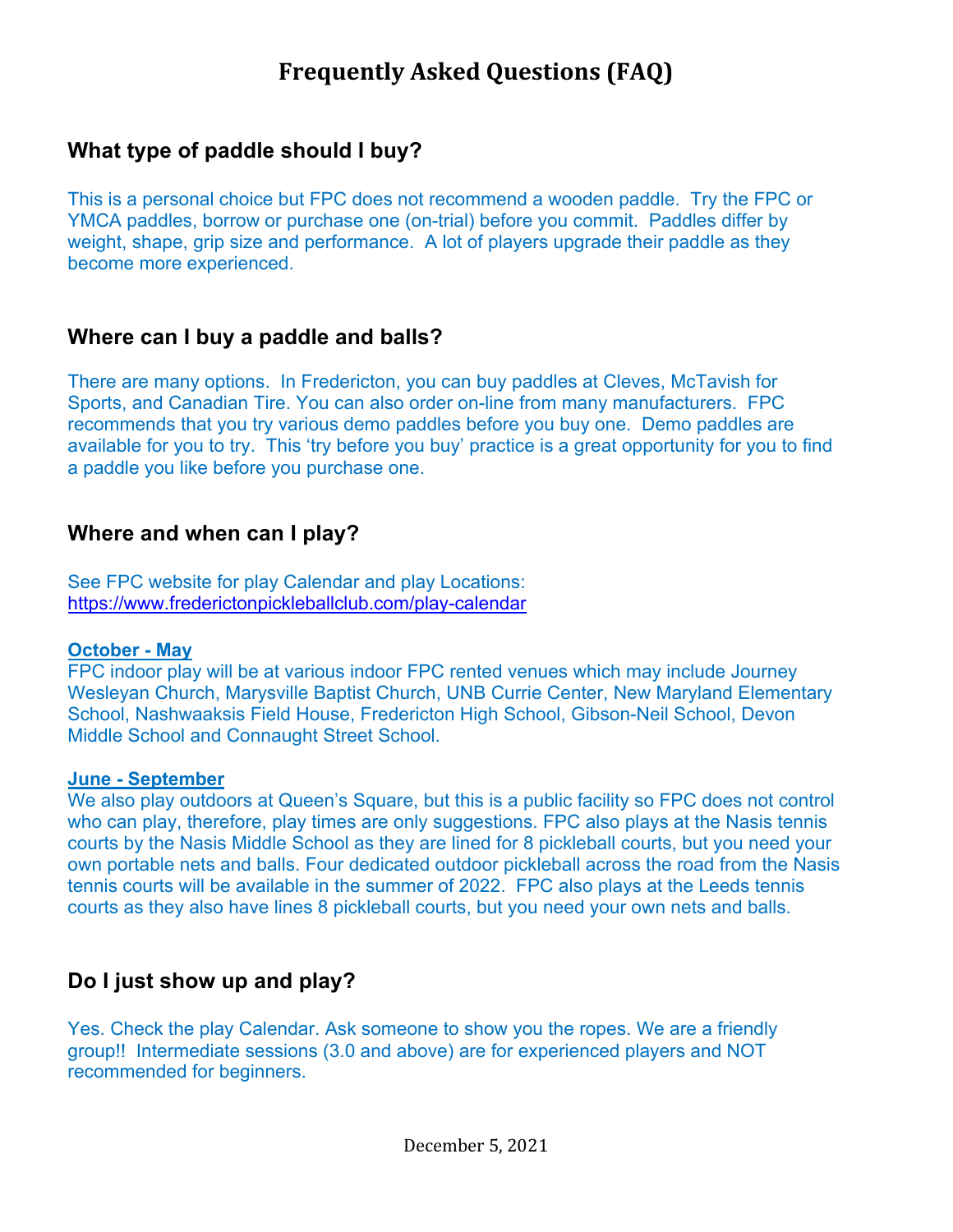#### **Do I need a partner?**

No but we play doubles the vast majority of the time and have a system to determine the next 4 players to go out when a court becomes available. The system ensures you switch partners on a regular basis.

#### **Will I only play with beginners?**

No but you can if you choose. FPC schedules play and practice sessions for those either new to the sport, designates certain courts for less experienced players and uses a skill rating system to match players of similar skill levels. Check the "Ratings Guide" document on the FPC website Documents page to determine your level of play. https://www.frederictonpickleballclub.com/documents

FPC also schedules:

- For players rated 2.0, 2.5 and 3.0. **Not recommended for 3.5 and above.**
- For players rated 3.0, 3.5, 4.0. **Not recommended for 2.0 and 2.5.**
- Open Play: For all skill levels but may have assigned courts.
- Organized Play: Designated courts, round robins, shootouts, ladder play etc. This may be for specific skill levels or open to all with assigned courts.

#### **Do I need to take lessons before I play?**

No, but you would be more comfortable after learning some basic rules, safety issues, and get the feel of the ball at an '**Introduction to Pickleball'** session

#### **Does FPC give lessons?**

Yes. We currently offer lessons once a week for two different groups of skill levels. One group has players rated 2.0, 2.5 or 3.0 and the other group has players rated 3.0, 3.5 and 4.0. These training sessions are for FPC members only and they are free. See play Calendar for times and locations. During the COVID pandemic, FPC may not provide lessons.